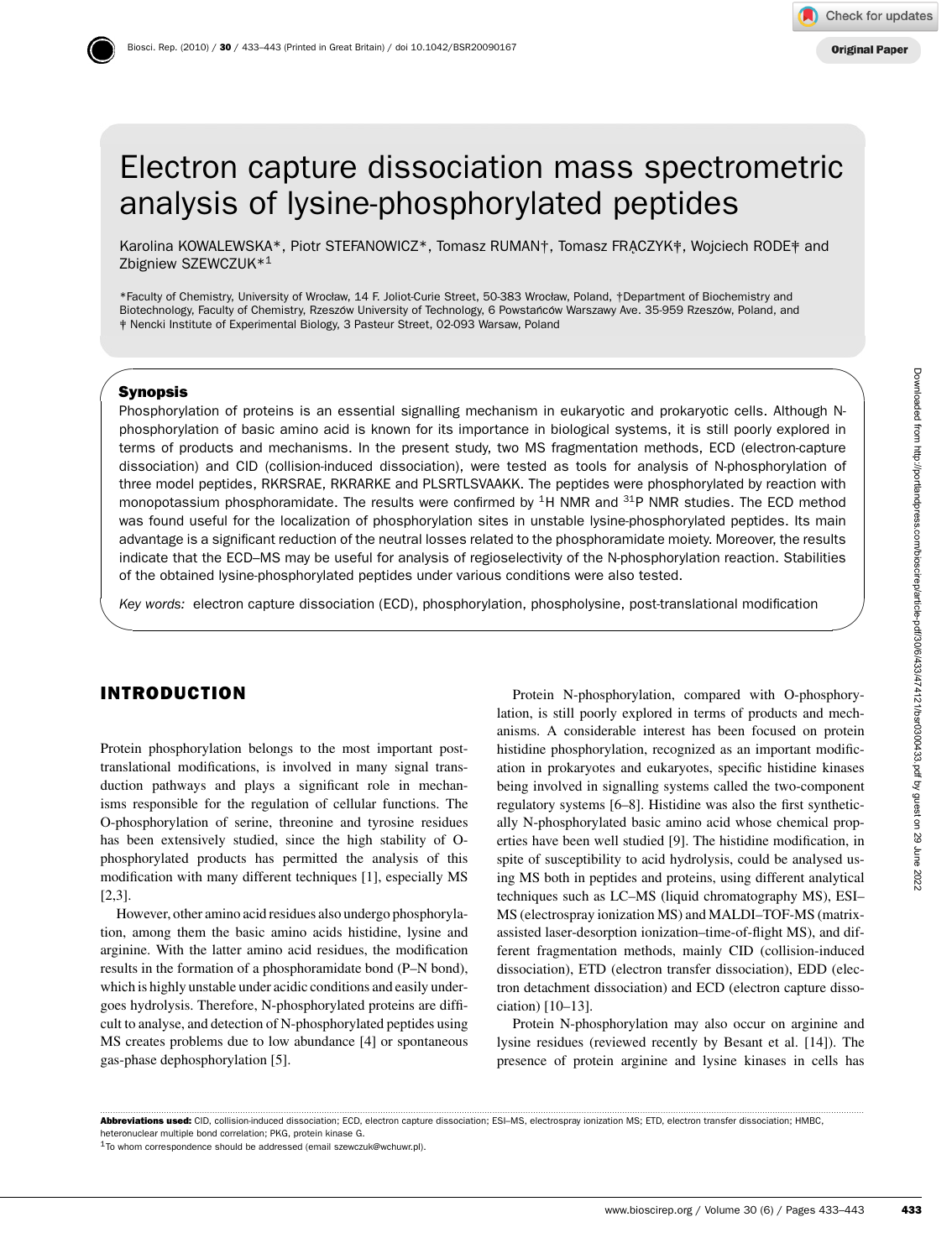been reported [15]. While several reports concerned arginine kinases involved in cellular metabolic pathways [16,17], Nphosphorylation of the lysine side chain has been much less investigated. Specific protein lysine kinases and the corresponding phosphatases (phosphoramidases) were found in eukaryotic cells [14], e.g. rat liver nuclear protein arginine kinase with an additional lysine kinase activity [18], protein lysine kinases involved in histone H1 phosphorylation [19] and bovine liver protein lysine phosphatases [20]. The involvement of lysine phosphorylation in cellular signalling or metabolic pathways, albeit possible, has not been shown yet.

Although lysine phosphorylation is an important protein modification, it is difficult to detect by ESI–MS. The main reason is the low abundance of the phosphopeptide ions as compared with their non-modified counterparts. Usually, formic acid or acetic acid is added to aid protonation of the analyte molecules during electrospray. Therefore, relatively rapid hydrolysis of the phosphoramidate group under acidic conditions may also complicate the application of ESI–MS to the analysis of phospholysinecontaining peptides.

MS has become an alternative to the more traditional methods, e.g. NMR, two-dimensional gel electrophoresis, HPLC analysis and proteolytic digestion using Edman degradation of 32Plabelled peptides, for analysis of phosphorylated peptides [21]. The ESI–MS method may be particularly useful to evaluate the extent of phosphorylation in a protein molecule. In contrast with other analytical methods, MS experiments can be performed successfully even on sub-picomolar amounts of a mixture of proteins, as long as the analytes possess different molecular mosses. Moreover, MS fragmentation techniques may be used to characterize the modification sites with the amino acid residue resolution.

Although the most common method of fragmentation, CID, is very useful for the sequencing of O-phosphorylated peptides, its application to N-phosphorylation is limited as a consequence of considerable losses of the phosphate group  $HPO<sub>3</sub><sup>-</sup>$  from the phosphoramidate bond even at relatively low collision energy conditions. Therefore, the resulting CID spectra are dominated by the dephosphorylated forms of the fragments.

ECD performed on Fourier transform mass spectrometers was shown to be useful for the characterization of labile posttranslational protein modification [22], including non-enzymatic modifications of basic side chains [11,23]. No fragmentation of phosphorylated histidine residues was observed during ECD experiments [24,25]. This suggests that ECD may be a useful method for analysis of peptides containing the N-phosphorylated lysine side chain, although such an analysis has not been reported to date. Recently, we used the ECD method for analysis of distribution of deuterium along the sequence of a protein molecule undergoing the hydrogen exchange under conditions of a high-pressure denaturation [26]. Although fragmentation of deuterium-labelled compounds using the CID method is known to indicate the migration of deuterons (hydrogen scrambling) [27], which makes the analysis impractical, we found that the ECD fragmentation allows for ambiguous recognition of deuterated peptide bonds in a protein molecule. The current study presents an analysis using ESI–MS of the lysine phosphorylation products obtained by the reaction of peptides with monopotassium phosphoramidate. Stabilities of peptides containing N-phosphorylated lysine in solution were also analysed. The comparison between the two MS fragmentation types, CID and ECD, pointed to ECD as a better method for localization of N-phosphorylation on the lysine residue. In addition, the applicability of ECD–MS was tested to study the regioselectivity of peptide N-phosphorylation.

## **MATERIALS AND METHODS**

## **Materials**

#### *Peptides*

Three peptides, known to be the substrates or inhibitors of specific protein kinases (Table 1), were chosen for the investigation. Each peptide contained one or two lysine residues localized at different positions in the sequence. All analysed peptides were purchased from Sigma–Aldrich.

#### *Peptide N-phosphorylation*

Peptide N-phosphorylation was performed using a protocol previously described by Wei and Matthews [28]. The phosphorylation agent, monopotassium phosphoramidate, was prepared by the classical Stokes' method [29]. In the standard procedure, peptide and monopotassium phosphoramidate were used at a ratio of 1:40 (w/w). The peptide (0.5 mg) sample was dissolved in 10 mM ammonium bicarbonate and the pH of the solution was adjusted to 8 with 0.1 M NaOH. After the addition of 20 mg of monopotassium phosphoramidate, the mixture sample was stirred for 24 h at room temperature (22◦C) (Figure 1).

#### *Sample preparation*

For the MS experiments, the phosphorylated sample was desalted using Sep-Pak Plus C18 Cartridges (Waters Corporation). The column was prepared by washing alternately with acetonitrile (POCH, Poland, HPLC grade) and deionized water. The sample was loaded directly on a Sep-Pak column and washed five times with small portions of the deionized water. The phosphorylated peptides were eluted with 60% aqueous solution of acetonitrile (1 ml).

## **Methods**

#### *ESI–MS*

All MS experiments were performed on an Apex-Qe Ultra 7T instrument (Bruker Daltonics, Bremen, Germany) equipped with a dual ESI source and a heated hollow cathode dispenser. The instrument was operated in the positive-ion mode and calibrated with the Tunemix<sup>TM</sup> mixture (Bruker Daltonics). The mass accuracy was better than 5 ppm. Analysis of the obtained mass spectra was carried out using a Biotools (Bruker Daltonics) software. The instrumental parameters were as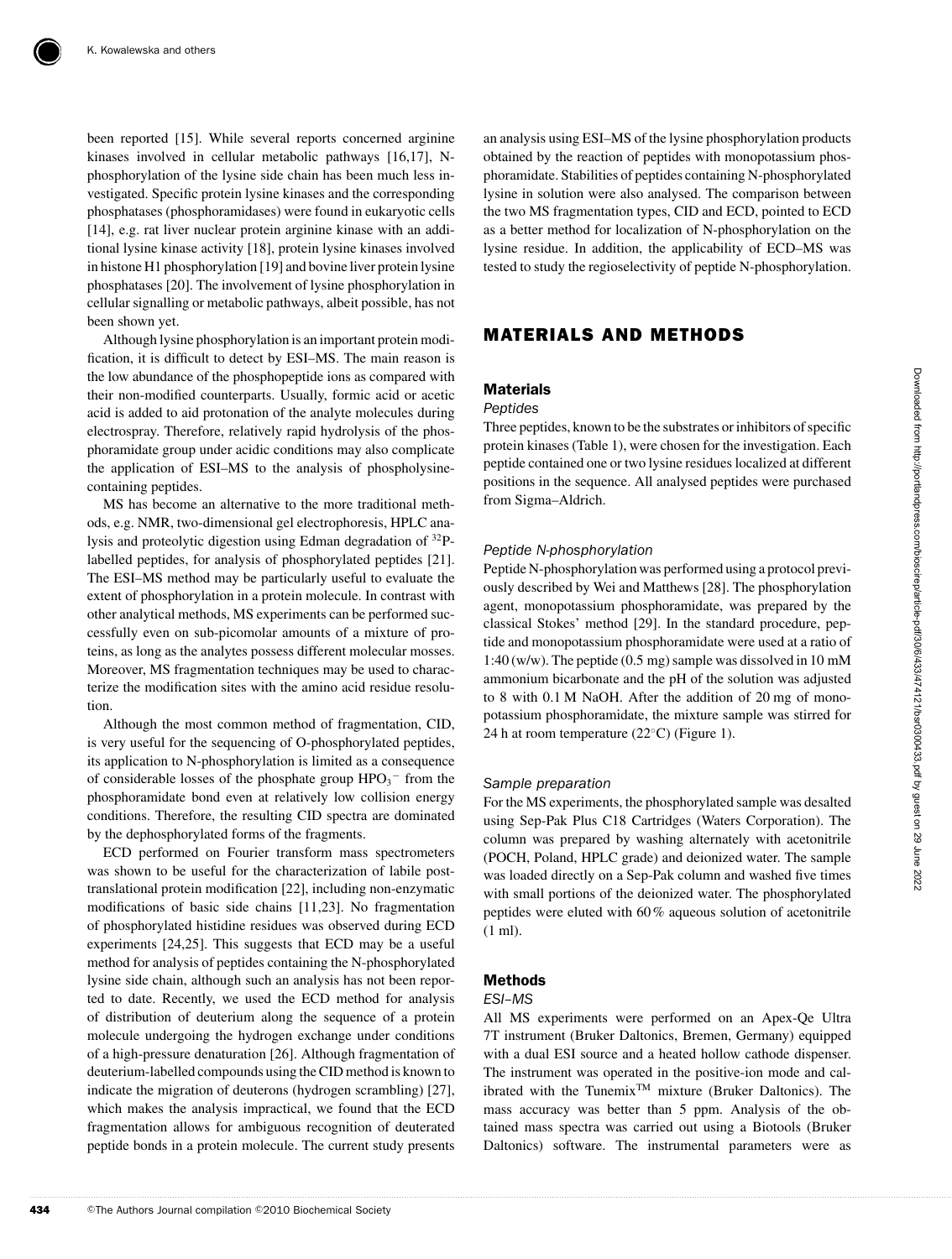| <b>Peptide sequence</b> | <b>Biological activity</b>                                                                                                       | <b>References</b> |
|-------------------------|----------------------------------------------------------------------------------------------------------------------------------|-------------------|
| <b>RKRSRAE</b>          | Selective substrate of PKG (protein<br>kinase G) with a strong<br>preference for PKG $\alpha$ over PKG II                        | [30]              |
| RKRARKE                 | An inhibitor of the cGMP (cyclic<br>guanosine monophosphate)-<br>dependent protein kinase                                        | [31]              |
| PLSRTLSVAAKK            | A part of a glycogen synthase<br>sequence; an effective substrate<br>of CaM (calmodulin) kinase II and<br>PKC (protein kinase C) | [32, 33]          |



**Figure 1 Scheme of the peptide phosphorylation on the ε-amino group of lysine** rt, room temperature.

follows: scan range, 100–1600 *m/z*; dry gas, nitrogen; temperature, 200◦C; potential between the spray needle and the orifice, 4.2 kV.

## *CID*

The precursor ions were selected on the quadrupole and subsequently fragmented in the hexapole collision cell. Argon was used as a collision gas. The obtained fragments were directed to the ICR mass analyser and registered as an MS/MS (tandem MS) spectrum. The collision energy of 20 V was applied in the hexapole collision cell.

## *ECD*

The mass spectrometer was equipped with a heated hollow cathode dispenser, which was operated at 1.7 A for the ECD experiments. The precursor ions were selected on the quadrupole and directed to the ICR cell where they were fragmented. The parameters were set as 150 ms for the ECD pulse length, and ECD bias was 0.8 V.

#### *NMR analysis*

All NMR spectra were obtained with a Bruker Avance spectrometer operating in the quadrature mode at  $500.13$  MHz for  $1H$ and 202.46 MHz for <sup>31</sup>P nuclei. The residual peaks of deuterated solvents were used as internal standards in the 1H NMR method. 31P NMR spectra were recorded at 277 K, both with and without proton decoupling. The internal standard used in  $31P$  NMR was inorganic phosphate (P<sub>i</sub>), showing resonance at

2.15 ppm (pH 7.8), 2.05 ppm (pH 7.5), 1.65 ppm (pH 5.0) and 0.0 ppm (pH 1.5). Additionally, chemical shifts were checked with external reference (85%  $H_3PO_4$ ). All samples were analysed using the gradient-enhanced <sup>1</sup>H-<sup>31</sup>P HMBC (heteronuclear multiple bond correlation) method, with the HMBC experiments optimized for long-range couplings using different <sup>3</sup>*J*<sub>P−H</sub> values  $(1–20 Hz)$ . The <sup>1</sup>H NMR spectra were obtained with and without the use of the HDO suppression method. All buffer solutions used for NMR spectroscopy were based on deuterium oxide of 100% <sup>2</sup>H purity (Armar Chemicals AG).

## **RESULTS AND DISCUSSION**

Three model peptides were phosphorylated with monopotassium phosphoramidate and analysed using MS, the ESI–MS spectra confirming that the reaction yielded N-phosphorylated products. The peptides are known substrates or inhibitors of protein kinases (Table 1). All lysine-phosphorylated peptides were stable in 60% aqueous acetonitrile solution (pH 7) at room temperature (22◦C). No degradation product was observed in the ESI–MS spectra if the samples were incubated at 4◦C for 1 week. On the other hand, the phosphorylated peptides were unstable under acidic conditions. At pH 2–3 (in 10% formic acid), the half-time for phosphopeptide at room temperature was approx. 20 min. Thus, the lysine-phosphorylated peptide stability was similar to that described previously for phosphohistidine [12]. We also the solution (pH 7.5), 1.65 ppm (pH 5.0) and<br>
Additionally, chemical shifts were checked<br>
energe (85 % H<sub>3</sub>PO<sub>4</sub>). All samples were ana-<br>
diation) method, with the HMBC (netronuclear angularities)<br>
diation in meth

The possibility of arginine side-chain phosphorylation under the conditions employed was excluded by various NMR and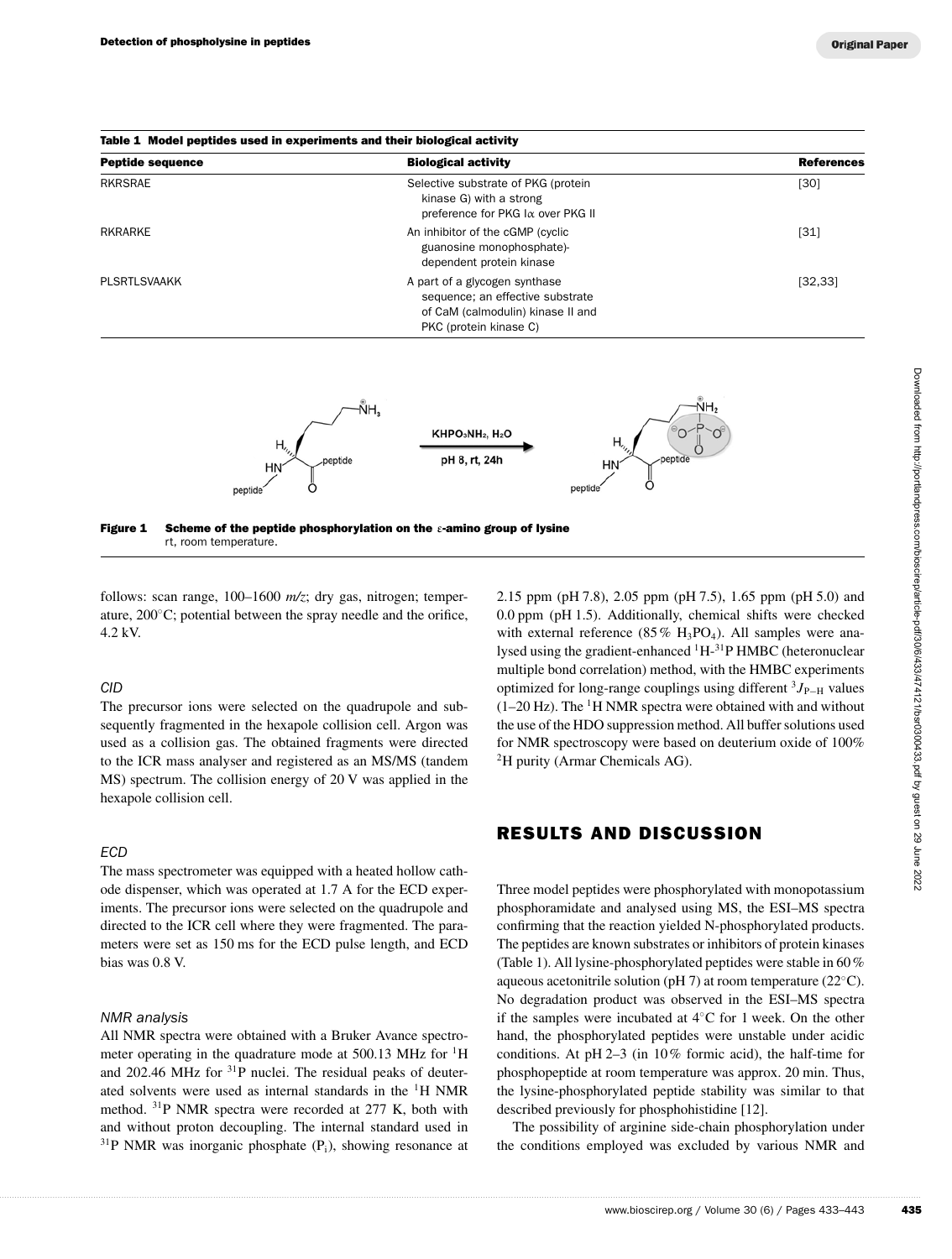ESI–MS experiments (not described in the Materials and methods section). We performed the NMR-controlled pH-dependent phosphorylation experiments under conditions similar to those described in the present paper. Our results clearly showed that the 31P NMR spectrum of arginine-phosphoramidate post-reaction mixture contains no phosphoarginine resonance (singlet resonance) over a pH range from 4.0 to 9.0. The traces of phosphoarginine product were found only for reaction mixtures incubated at pH 10 and above (we analysed the pH range 3–12), whereas experiments conducted for lysine proved that phospholysine (triplet resonance) reacts with phosphoramidate ions over the pH range 5–12. A similar conclusion was also obtained on the basis of our ESI–MS experiments. Therefore, the chemical phosphorylation employing monopotassium phosphoramidate in pH 8 takes place exclusively at amino groups, even if arginine residues are present in the peptide chain.

The ESI–MS spectra (Figure 2a) of the phosphorylated  $RK<sup>p</sup>RSRAE$  peptide (where  $K<sup>p</sup>$  is the phosphorylated lysine residue), recorded in the positive-ion mode, present the main peak at *m/z* 491.755 corresponding to the monophosphorylated compound  $([M^P+2H]^{2+})$ . In these spectra, the abundant peak of the phosphorylated peptide is accompanied by its unphosphorylated form. There are additional peaks at *m/z*: 502.746, 510.734, 513.738 and 521.725 that correspond to 2+ ions of the phosphopeptide containing metal cations:  $[M^P + H + Na]^{2+}$ ,  $[M^P + H + K]^2$ <sup>+</sup>,  $[M^P + 2Na]^2$ <sup>+</sup> and  $[M^P + K + Na]^2$ <sup>+</sup> respectively. Interestingly, no metal adducts were apparent in the unphosphorylated peptide spectrum. This may suggest that the presence of the phosphoramidate group increases the affinity of the peptide towards the metal ions. The latter effect is observed also in the ESI–MS spectra of the other analysed model peptides.

The most abundant peak at 491.7 *m/z*, corresponding to the  $[M^P+2H]^{2+}$  ion, was chosen as a precursor for the fragmentation both by CID and ECD. Figure 2(b) shows the CID spectrum of the products obtained by phosphorylation of RKRSRAE peptide. The number of identified fragments is not sufficient to establish the phosphorylation site. This may be due to the extensive neutral losses of  $HPO<sub>3</sub>$  (80 Da) and water molecule (18 Da). The most abundant peak corresponds to the loss of 98 Da. Although phosphoramidates cannot directly eliminate H<sub>3</sub>PO<sub>4</sub> molecules because of merely three oxygen atoms being available in the amidate, a concerted loss of one  $H_3PO_4$  molecule from N-phosphorylated peptides cannot be excluded. Recently, Kleinnijenhuis et al. [12] observed also that collisional activation of the histidine-phosphorylated peptide results in the extensive loss of H3PO4. The authors proved the origin of the lost water to be an aspartic acid residue adjacent to the phosphorylated histidine residue. Therefore, although the phosphorylated lysine residue in RKPRSRAE is surrounded by arginine residues, the eliminated water molecule may derive from the  $\text{Ser}^4$  or  $\text{Glu}^7$  residues.

The spectrum in Figure 2(b) is dominated by ions corresponding to the elimination of HPO<sub>3</sub> and the water molecule, whereas the abundances of the backbone fragments are relatively low, with many unidentified fragments observed. The CID spectrum is difficult to analyse and the localization of the peptide phosphorylation site is complicated.

A different fragmentation pattern was observed in the spectrum obtained following the ECD fragmentation of RK<sup>P</sup>RSRAE (Figure 2c). In contrast with CID, the ECD fragmentation of the  $[M^P+2H]^{2+}$  ion retains the phosphorylation of the majority of fragments containing Lys<sup>2</sup>. On the other hand, in the obtained  $c_n$ - and  $z_n$ <sup>-</sup>-series of ions, phosphorylated and unphosphorylated species are observed, indicating that even the ECD fragmentation causes certain level of dephosphorylation. In spite of a higher abundance of the fragments containing phospholysine and domination of the corresponding peaks in the spectrum, a partial dephosphorylation and the lack of certain ions make the spectrum interpretation difficult. The ECD fragmentation pattern suggests that the phosphoramidate group is located mainly on the lysine side chain, although a partial phosphorylation of the N-terminal amino group cannot be excluded.

The analysed peptide of the RKRARKE sequence encompasses two lysine residues  $-$  Lys<sup>2</sup> and Lys<sup>6</sup>. Although the peptide may be expected to yield a doubly phosphorylated product, following the reaction with an excess of the phosphorylating agent, the ESI–MS spectrum (presented in Figure 3a) shows that the predominant peak corresponds to a singly phosphorylated product. To simplify interpretation of the spectrum, the ESI– MS analysis was performed using 2% formic acid as a solvent preventing metal ion co-ordination to the phosphopeptide, observed at higher pH values. Although the phosphoramidate bond is known to hydrolyse quickly under acidic conditions, we found the phosphopeptides to be stable for long enough to perform the MS experiment ( $t_{1/2}$ ∼30 min at room temperature).

The mass spectrum (Figure 3a) does not show any peaks coming from the metal-ion adducts. The main peaks result from the ionization of the unphosphorylated  $\left[\frac{m}{z} \right]$  472.303 (+2), monophosphorylated [*m/z* 512.287 (+2)] and diphosphorylated [*m/z* 552.270 (+2)] peptide. The unphosphorylated peptide ion dominates (*m/z* 315.20) in its triply protonated form. The intensity of the diphosphorylated peptide ions [represented by *m/z* 552.27  $(+2)$  and 369.24  $(+3)$ ] is low. The latter phenomenon may be a result of either the phosphorylation procedure used being capable of modifying only one lysine residue in RKRARKE or the neutralization of the molecule's overall charge by the phosphorylation, which makes the ionization more difficult.

The ECD experiment allowed us to localize the phosphorylation site in doubly and triply charged precursor ions (Figures 3b and 3c respectively) of the monophosphopeptide. The ECD analysis performed on the doubly charged ion  $([M^P+2H]^{2+}$ , Figure 3b) is represented predominantly by three series of fragment ions: a longer series of singly phosphorylated ions  $z_n^{\bullet}$ <sup>P</sup>  $c_n^P$ , and shorter series of non-phosphorylated  $c_n$  and  $z_n$  ions. The mass peaks, corresponding to the species containing the phosphoramidate group, are characterized by a higher abundance.

The ECD fragmentation, performed on the triply charged, singly phosphorylated peptide ion  $([M^P+3H]^{3+})$  (Figure 3c), resulted in a better sequence coverage. The  $c_n$ - and  $z_n$ <sup>•</sup>-series are almost complete and the number of identified phosphorylated fragment ions is sufficient to sequence the peptide and to localize the phosphorylation site. The presence of a series of peaks in the spectrum, corresponding to  $z_2^{\bullet P}$ ,  $z_3^{\bullet P}$ ,  $z_4^{\bullet P}$  and  $z_5^{\bullet P}$ ,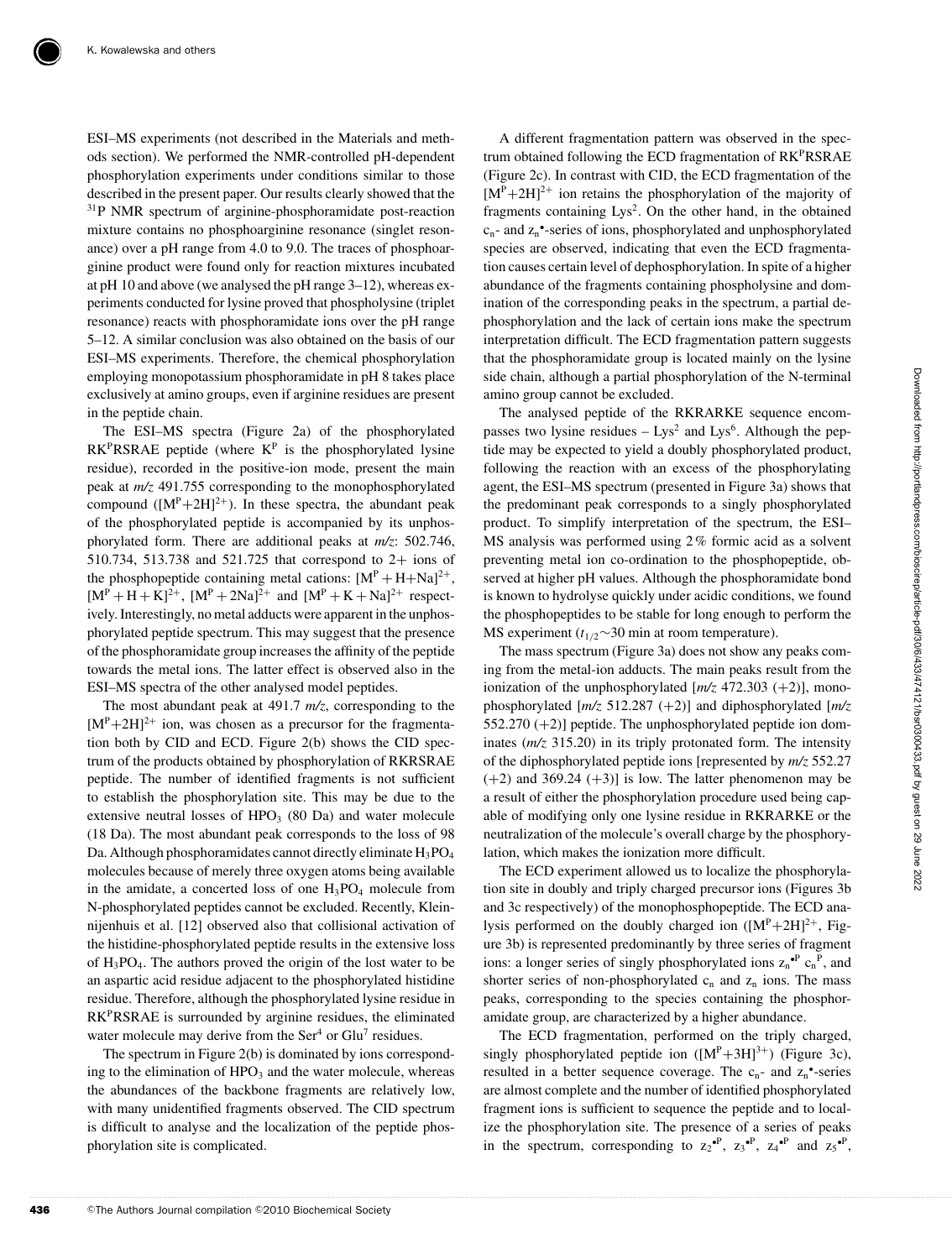

**Figure 2 ESI–MS spectra of the phosphorylated RKPRSRAE peptide** (a) ESI–MS spectrum recorded in the positive-ion mode, (b) CID fragmentation spectrum (precursor ion *m/z* 491.7) and (c) ECD fragmentation spectrum (precursor ion *m/z* 491.7). K\* represents possible phosphorylation on the lysine ε-amino group. The fragmentation pattern is shown in each spectrum. c<sub>n</sub>- and z•<sub>n</sub>-fragmentation ions with the index P present the phosphorylated fragment of the peptide.

suggests that the phosphorylation site is located on Lys<sup>6</sup>, whereas the presence of peaks corresponding to  $c_3^P$ ,  $c_4^P$  and  $c_5^P$ , indicates that the phosphoramidate may be also present on  $Lys^2$ . Thus, the ECD fragmentation spectrum indicates both lysine residues to undergo N-phosphorylation. The peptide's chemical modific-

ation does not appear regioselective, albeit the phosphorylation levels of  $Lys^2$  and  $Lys^6$  are different and the relative intensity of fragment ions suggests the modification of Lys<sup>6</sup> to be preferred.

The third model peptide, PLSRTLSVAAKK, contains a sequence of two lysine residues located at the C-terminus (Lys<sup>11</sup>)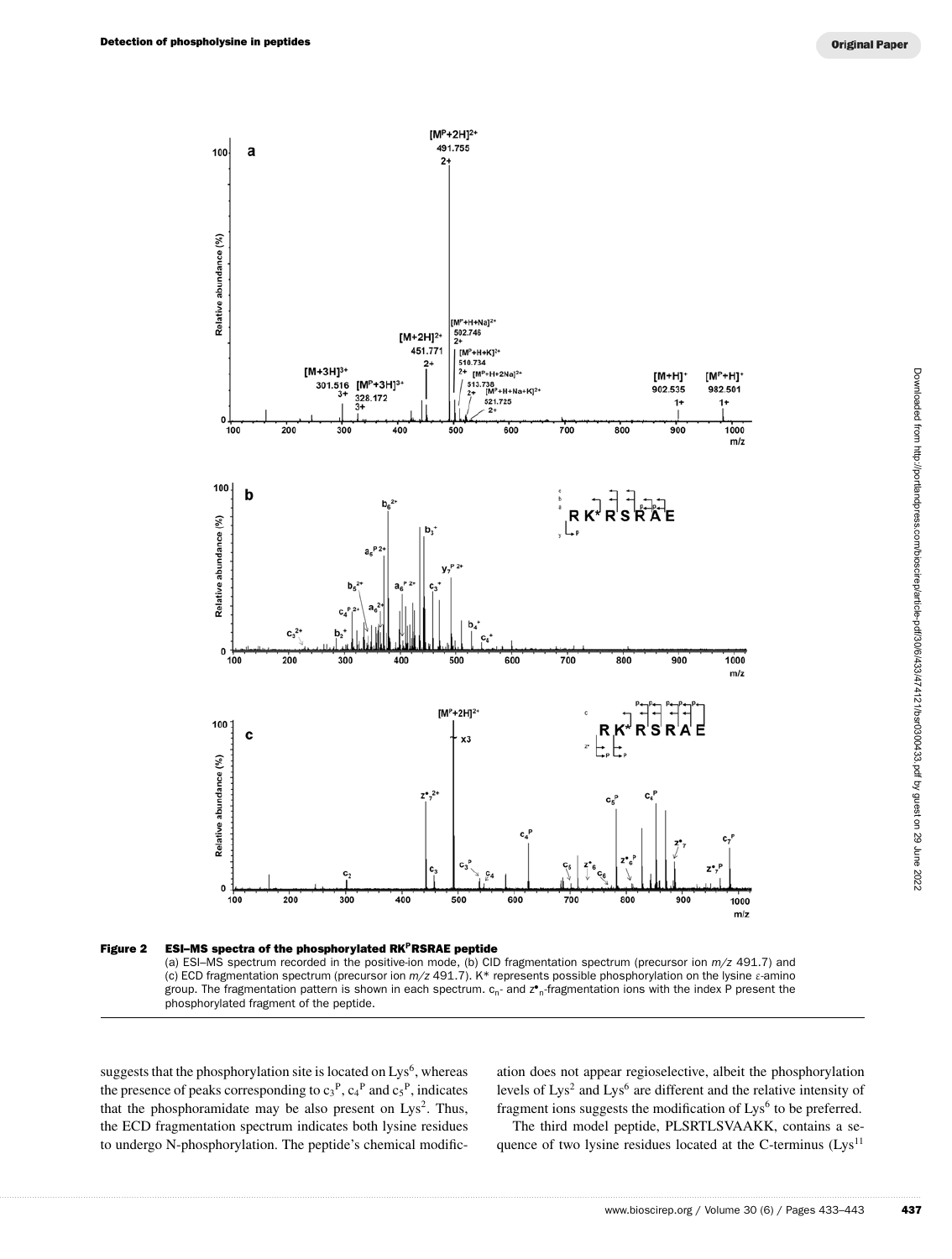

**Figure 3 ESI–MS spectrum of RKPRARKPE**

(a) Mass spectrum of the phosphorylation products of RKRARKE, (b) ECD fragmentation spectrum (precursor ion *m/z*<br>512.3, [M<sup>P</sup>+2H]<sup>2+</sup>) and (c) ECD fragmentation spectrum (precursor ion *m/z* 341.9, [M<sup>P</sup>+3H]<sup>3+</sup>). K\* rep phosphorylated lysine residue.

and Lys<sup>12</sup>). The positions of lysine moieties might be expected to influence the N-phosphorylation regioselectivity. The ESI–MS spectrum presents the peak masses derived from the monophosphorylated PLSRTLSVAAKK peptide, with the measurement

done in 2% formic acid to aid the peptide protonation. Because of a relatively rapid hydrolysis of the phosphoramidate, the mass experiment was performed without delay just after the addition of the acid.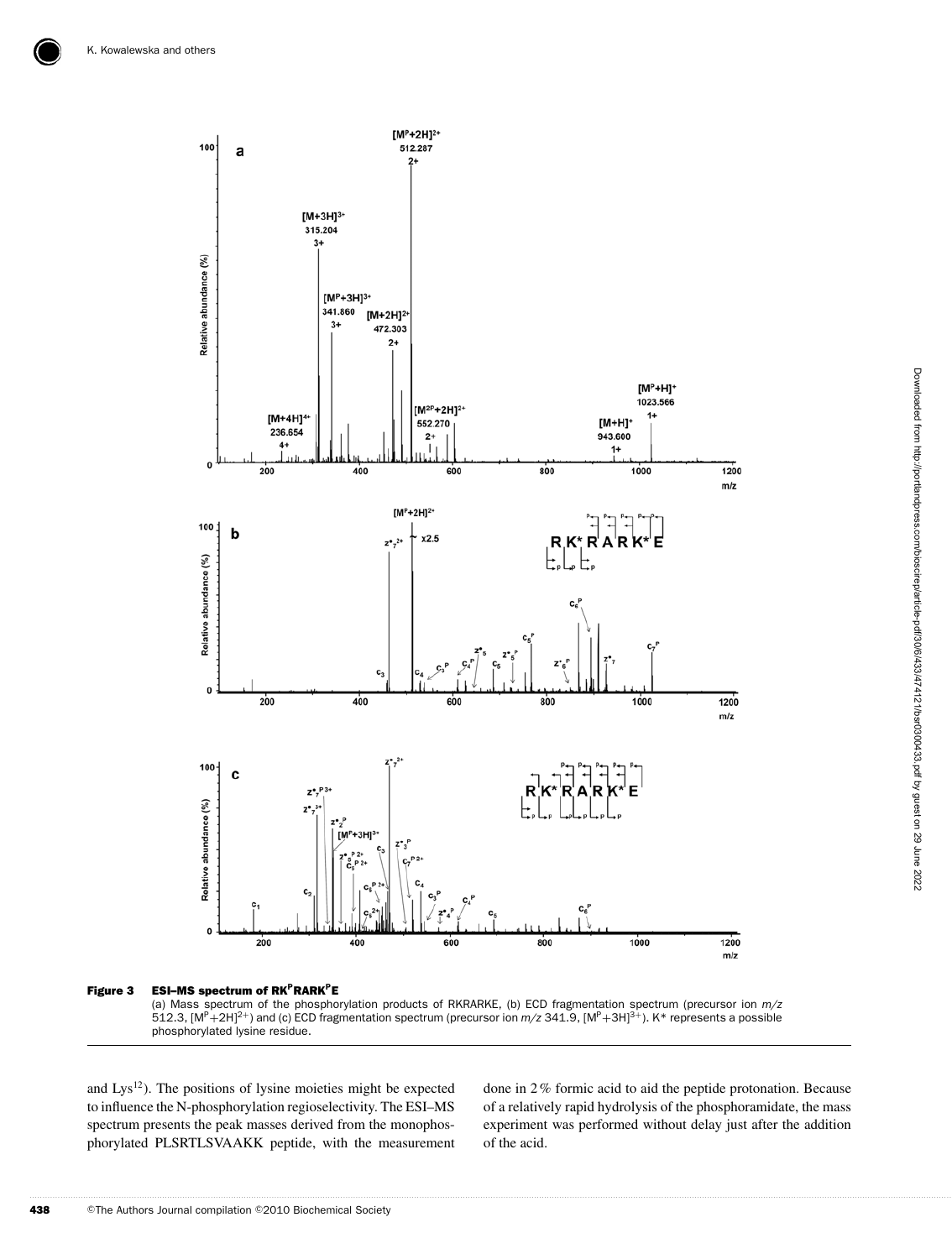In the ESI–MS spectrum (Figure 4a), only peaks corresponding to the singly phosphorylated peptide are observed, with the abundance of non-phosphorylated and diphosphorylated peaks being low. The main peak in the spectrum at *m/z* 675.883 represents a doubly charged, singly phosphorylated peptide  $[M^P+2H]^{2+}$ . Two other forms, singly and triply charged, are apparent at *m/z* 1350.754 and 450.923 respectively. It is of note that the phosphorylated peptide is relatively resistant towards hydrolysis and does not lose the phosphoramidate group in 2% formic acid even after 20 min.

To check the resistance of the modification in phosphorylated PLSRTLSVAAKK, the sample was incubated with 10% formic acid. The ESI–MS spectra, recorded after 2, 10 and 20 min (Figure 4b), show evolution with time pointing to an apparent slow dephosphorylation of the peptides. While the singly phosphorylated form is still predominant after 2 min, the following 20 min incubation period results in an increase in the peaks corresponding to the unphosphorylated species. We also examined the stability of the phosphorylated lysine residues in the phosphopeptide solution (60% aqueous acetonitrile) stored at −20◦C. Surprisingly, the ESI–MS spectrum, recorded for the lysine-phosphorylated peptides tested, remains unchanged even after a 6-month incubation period (Figure 4c), indicating that phospholysine containing peptides can be stored at low temperature and neutral pH.

To check whether the peptide was N-phosphorylated regioselectively, fragmentation was performed using the CID and ECD methods (Figures 5a and 5b). The doubly charged, singly phosphorylated ion  $(M^P+2H)^{2+}$  of the PLSRTLSVAAKK peptide was chosen (*m/z* 675.883) for the fragmentations. The CID spectrum shows, beside a majority of all ions derived from the nonphosphorylated form, only three peaks corresponding to the phosphorylated peptide fragments and several unidentified peaks. Although the number of fragment ions is sufficient for the peptide sequencing, it is difficult to establish the phosphorylation site. The ECD spectrum provides much more information. The resulting  $c_n$ - and  $z_n$ <sup>•</sup>-fragment ions cover 100% of the peptide sequence. Furthermore, there are four identified fragment ions, bearing the phosphoramidate moiety. The intensity of certain ions belonging to the  $z_n^{\bullet P}$  series was very low and, therefore, the corresponding peaks were not pointed in Figure 5(b). The presence of the phosphorylated  $c_{11}^P$  ion proves that Lys<sup>11</sup> is phosphorylated, at least partially. On the other hand, the occurrence of the  $z_1^{\bullet P}$  phosphorylated ion can be explained only assuming a partial phosphorylation of Lys<sup>12</sup>. Thus, the analysis of the ECD spectrum reveals that both  $Lys<sup>11</sup>$  and  $Lys<sup>12</sup>$  moieties are phosphorylated to some extent. Fragmentation of the PLSRTLSVAAKK peptide phosphorylation products, performed by the ECD method, results in a better sequence coverage and significantly higher retention of the phosphoramidate group, as compared with the CID method. On the other hand, the fragmentation behaviour of the lysine-phosphorylated peptide reflects a high lability of the phosphoramidate moieties. Even with the ECD technique, significant phosphate-related losses are observed. This observation correlates well with the recently reported electron-based dissociation (ECD and ETD) of phosphorylated histidine in polypeptides [11]. Our results demonstrate that, although in the process of electron-

based dissociation the phosphorylated lysine residue shows a lability similar to that of the phosphorylated histid**i**ne residue, it may be sequenced using ECD. On the other hand, the dephosphorylation level observed during the ECD fragmentation is surprisingly high. The electron-based fragmentation methods are believed to be extremely selective with respect to peptide bonds [34], and consequently, the ECD should not influence the modifications of peptides. Our results suggest a relatively low stability of the phosphoramidate bond in the gas phase, compared with other known post-translational modifications.

NMR analysis was performed on unphosphorylated and phosphorylated peptides, RKRARKE and PLSRTLSVAAKK, to confirm correctness of the ECD–MS analysis. The  ${}^{1}$ H NMR chemical shift of the RKRARKE lysine  $\varepsilon$ -CH<sub>2</sub> moiety found in the non-phosphorylated peptide spectrum is approx. 2.93 ppm. The <sup>1</sup>H NMR spectrum of the phosphorylated RKRARKE peptide, compared with non-phosphorylated RKRARKE peptide, shows clearly a new multiplet resonance at 3.08 ppm, strongly correlated with that of  $\varepsilon$ -CH<sub>2</sub> of the phosphorylated lysine moiety. The observed downfield shift of the ε-CH<sub>2</sub> moiety of the phosphorylated form (0.15–0.25 ppm) is typical of phosphorylated/non-phosphorylated aliphatic amino acid sidechain systems [35,36]. The  $31P$  NMR spectrum of the phosphorylated peptide shows a resonance at approx. 7.0 ppm.

The <sup>1</sup>H NMR spectrum of phosphorylated peptide PLSRTLS-VAAKK contains a multiplet resonance at 3.06 ppm, corresponding to the phospholysine  $\varepsilon$ -CH<sub>2</sub> moiety, and the resonances of the non-phosphorylated lysine ε-CH<sub>2</sub> moiety visible at 2.90 ppm, with relative integrals of 1:1 respectively. The  $^{31}P$  NMR spectrum of the phosphorylated peptide clearly shows a new triplet resonance at 7.6 ppm  $({}^{3}J_{\rm P-H}$  = 6.8 Hz, Figure 6), with the coupling constants in the range typical of the three-bond P–H couplings [37,38]. It is of note that the latter resonance appears to correspond to a single form of phospholysine, as with protondecoupling applied. The 31P NMR spectrum shows a single, narrow (half-width 2.67 Hz), symmetrical singlet resonance at 7.6 ppm (Figure 6). The previously mentioned triplet form of the resonance in the <sup>31</sup>P NMR spectrum results apparently from the heteronuclear coupling of phosphate phosphorus with two magnetically equivalent hydrogen atoms of the  $\varepsilon$ -CH<sub>2</sub> methylene group of the N-phosphorylated lysine moiety of the PLSRTLS-VAAKK peptide. RKRARKE lysine  $\varepsilon$ -CH<sub>3</sub> moiety found in<br>lated peridus epertum is approx. 2.93 ppm.<br>ectrum of the phosphorylated RKRARKE per-<br>with non-phosphorylated RKRARKE per-<br>observed downlifeld transforced a NOR per-<br>distributed f

The gradient-enhanced  ${}^{1}H_{2}{}^{31}P$  HMBC (see Figure 6c) proved that the above-mentioned P-coupled methylene hydrogen atoms show  $\mathrm{^{1}H}$  NMR shifts of approx. 3.1 ppm, in agreement with the 1H NMR spectrum of the phosphorylated PLSRTLSVAAKK peptide. In view of the analysis of COSY and 1H-13C HSQC (heteronuclear single-quantum coherence) spectra of the phosphorylated peptide, as well as the data on several homopeptide derivatives [39], the  $\alpha$ -CH proton of the lysine moiety with a free carboxylic group (Lys<sup>12</sup>,  $\delta_{\alpha-CH}$  = 3.74 ppm) should not have the phosphate group at the side chain. Consequently, the other lysine moiety (Lys<sup>11</sup>,  $\delta_{\alpha-CH}$  = 3.80 ppm) must have the phosphoramidate group in the  $\varepsilon$ -CH<sub>2</sub> region. In view of the analysis of the NMR data, the presence of the *O*-phosphoserine moiety in the analysed peptides is not apparent. The three-bond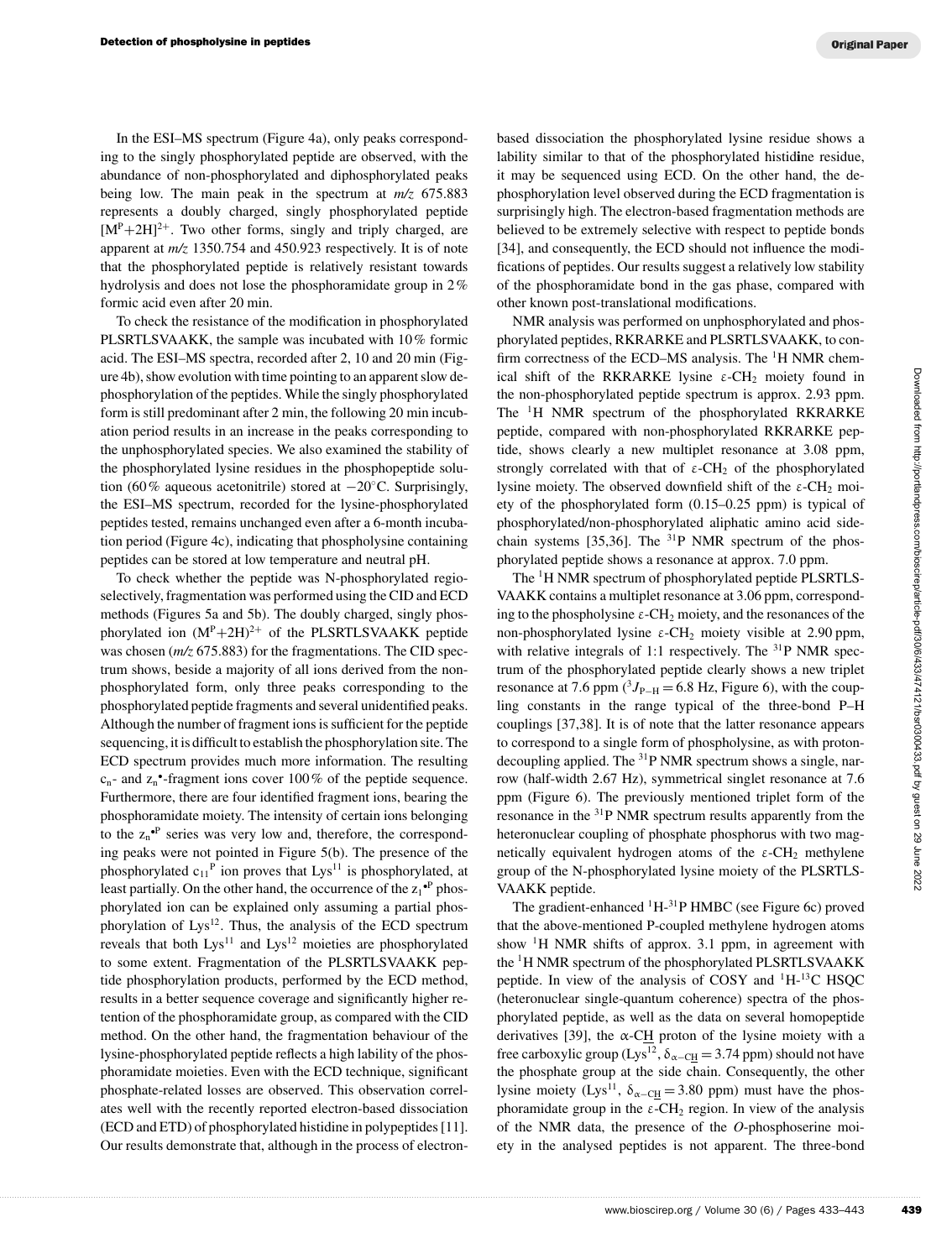

(a) ESI–MS spectrum in positive-ion mode in 2 % formic acid. (b) ESI–MS spectra in 10 % formic acid after: A, 2 min; B, 10 min; and C, 20 min. (c) ESI–MS spectrum of the phosphorylated peptide sample after 6 months storage at −20◦C.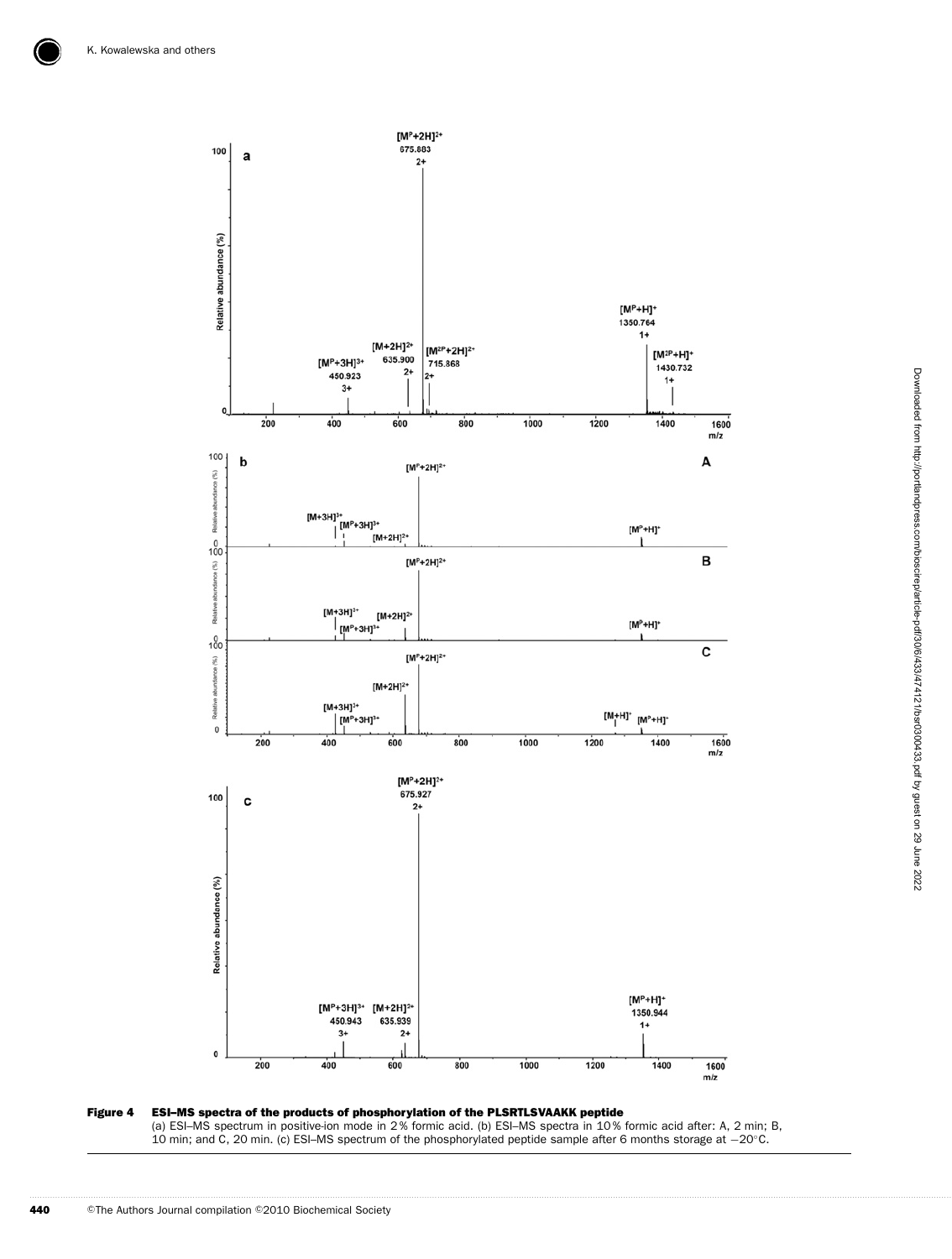





**Figure 6 <sup>31</sup>P NMR spectrum (A), <sup>31</sup>P NMR spectrum with proton decoupling (B) and <sup>1</sup>H-<sup>31</sup>P HMBC spectrum (C) of the PLSRTLSVAAKK peptide K<sup>P</sup> moiety**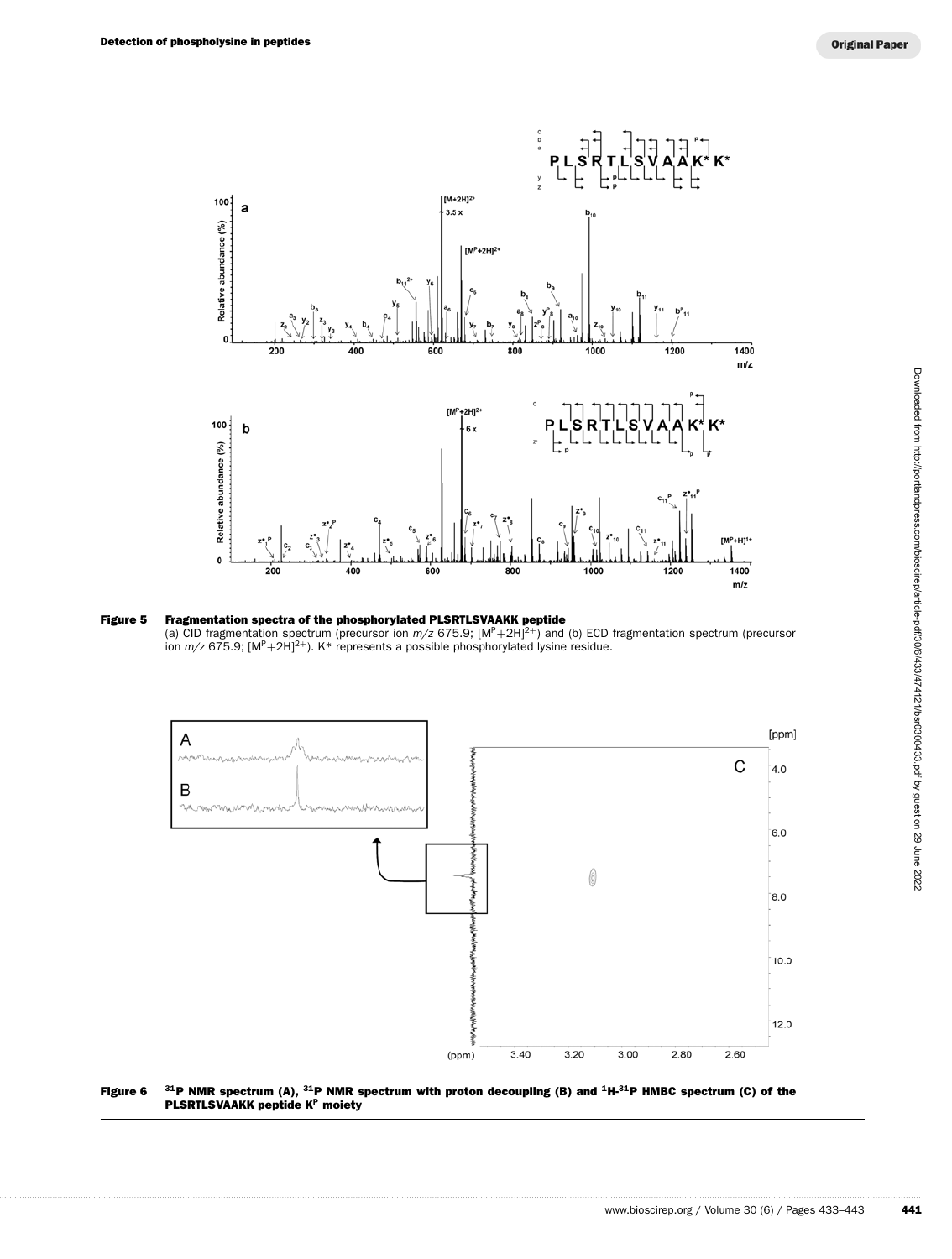coupling between serine  $CH<sub>2</sub>$  and phosphorus would result in a two-doublets resonance pattern. Moreover, the  ${}^{1}H_{-}{}^{31}P$  HMBC spectra indicate the phosphoserine-, and also thiophosphoserine- $CH<sub>2</sub>$ , group to show <sup>1</sup>H chemical shifts in the 3.6–4.2 ppm range [35,36,40]. Furthermore, the observed resonances do not belong to the phosphorylated arginine or glutamate moieties, as would be expected with those singlet resonances in  ${}^{31}P$  NMR. Finally, the triplet resonances could not originate from the phosphorylated N-terminal end of a peptide, as a doublet  $31P$  NMR resonance would have to result from the proximity of the  $\alpha$ -CH moiety.

It is of note that, while in view of the NMR results the reaction appears rather regiospecific, the ECD spectra suggest modification of both  $Lys^{11}$  and  $Lys^{12}$ . In our opinion, the discrepancy results from different characteristics of the two methods, with the former providing quantitative results, but not always able to detect minor constituents, and the latter allowing a higher sensitivity, but not necessarily a quantitative evaluation.

## **CONCLUSIONS**

Comparative MS analyses are presented, accompanied by <sup>1</sup>H NMR and  $31P$  NMR studies, of model peptides nonphosphorylated and N-phosphorylated on lysine residue(s). Although the modified peptides, monitored by MS, proved labile under acidic conditions in accordance with the well-known phosphoramidate acid-lability, neutral solutions of the peptides could be stored for a long time at −20◦C without losing the phosphoramide group.

Two fragmentation methods, ECD and CID, were compared as tools for the analysis of the N-phosphorylation products. The results pointed to the ECD fragmentation as an advantageous method, allowing a significant reduction of the neutral losses related to the phosphoramidate moiety and permitting, in most cases, the localization of phosphorylation sites. On the other hand, the lysine-phosphorylated peptides are relatively unstable in a vacuum, and localization of the phosphorylation site, even using the ECD method, should be done with caution.

#### **FUNDING**

This work was supported by the Ministry of Science and Higher Education [grant number N401 2334 34].

## **REFERENCES**

- 1 Raggiaschi, R., Gotta, S. and Terstappen, G. C. (2005) Phosphoproteome analysis. Biosci. Rep. 25, 33–44
- 2 Cohen, P. (2002) The origins of protein phosphorylation. Nature Cell Biol. 4, E127–E130
- 3 Marks, F. (1996) Protein Phosphorylation. Wiley-VCH, New York
- Smith, J. R., Olivier, M. and Greene, A. S. (2007) Relative quantification of peptide phosphorylation in a complex mixture using 18O labeling. Physiol. Genomics 31, 357–363
- 5 McLachlin, D. T. and Chait, B. T. (2001) Analysis of phosphorylated proteins and peptides by mass spectrometry. Curr. Opin. Chem. Biol. 5, 591–602
- 6 Besant, P. G. and Attwood, P. V. (2005) Mammalian histidine kinases. Biochim. Biophys. Acta 1754, 281–290
- 7 Hoch, J. A. (2000) Two-component and phosphorelay signal transduction. Curr. Opin. Microbiol. 3, 165–170
- 8 Thomason, P. and Kay, R. (2000) Eukaryotic signal transduction via histidine-aspartate phosphorelay. J. Cell Sci. 113, 3141–3150
- 9 Attwood, P. V., Piggott, M. J., Zu, X. L. and Besant, P. G. (2007) Focus on phosphohistidine. Amino Acids 32, 145–156
- 10 Zu, X. L., Besant, P. G., Imhof, A. and Attwood, P. V. (2007) Mass spectrometric analysis of protein histidine phosphorylation. Amino Acids 32, 347–357
- 11 Wind, M., Wegener, A., Kellner, R. and Lehmann, W. D. (2005) Analysis of CheA histidine phosphorylation and its influence on protein stability by high-resolution element and electrospray mass spectrometry. Anal. Chem. 77, 1957–1962
- 12 Kleinnijenhuis, A. J., Kjeldsen, F., Kallipolitis, B., Haselmann, K. F. and Jensen, O. N. (2007) Analysis of histidine phosphorylation using tandem MS and ion-electron reactions. Anal. Chem. 79, 7450–7456
- 13 Besant, P. G. and Attwood, P. V. (2009) Detection and analysis of protein histidine phosphorylation. Mol. Cell. Biochem. 329, 93–106
- 14 Besant, P. G., Attwood, P. V. and Piggott, M. J. (2009) Focus on phosphoarginine and phospholysine. Curr. Protein Pept. Sci. 10, 536–550
- 15 Matthews, H. R. and Huebner, V. D. (1984) Nuclear protein kinases. Mol. Cell. Biochem. 59, 81–99
- 16 Wakim, B. T. and Aswad, G. D. (1994) Ca<sup>2+</sup>-calmodulin-dependent phosphorylation of arginine in histone 3 by a nuclear kinase from mouse leukemia cells. J. Biol. Chem. 269, 2722–2727
- 17 Uda, K., Fujimoto, N., Akiyama, Y., Mizuta, K., Tanaka, K., Ellington, W. R. and Suzuki, T. (2006) Evolution of the arginine kinase gene family. Comp. Biochem. Physiol. D 1, 209–218
- 18 Sikorska, M. and Whitfield, J. F. (1982) Isolation and purification of a new 105 kDa protein kinase from rat liver nuclei. Biochim. Biophys. Acta 703, 171–179
- 19 Matthews, H. R. (1995) Protein kinases and phosphatases that act on histidine, lysine or arginine residues in eukaryotic proteins: a possible regulator of the mitogen-activated protein kinase cascade. Pharmacol. Ther. 67, 323–350
- 20 Hiraishi, H., Yokoi, F. and Kumon, A. (1998) 3-Phosphohistidine and 6-phospholysine are substrates of a 56-kDa inorganic pyrophosphatase from bovine liver. Arch. Biochem. Biophys. 349, 381–387
- 21 Yan, J. X., Packer, N. H., Gooley, A. A. and Williams, K. L. (1998) Protein phosphorylation: technologies for the identification of phosphoamino acids. J. Chromatogr. A 808, 23–41
- 22 Syrstad, E. A. and Turecek, F. (2005) Toward a general mechanism of electron capture dissociation. J. Am. Soc. Mass. Spectrom. 16, 208–224
- 23 Stefanowicz, P., Kijewska, M. and Szewczuk, Z. (2009) Sequencing of peptide-derived Amadori products by the electron induced dissociation method. J. Mass. Spectrom. 44, 1047–1052
- 24 Shi, S. D., Hemling, M. E., Carr, S. A., Horn, D. M., Lindh, I. and McLafferty, F. W. (2001) Phosphopeptide/phosphoprotein mapping by electron capture dissociation mass spectrometry. Anal. Chem. 73, 19–22
- 25 Sweet, S. M., Bailey, C. M., Cunningham, D. L., Heath, J. K. and Cooper, H. J. (2009) Large scale localization of protein phosphorylation by use of electron capture dissociation mass spectrometry. Mol. Cell. Proteomics 8, 904–912
- 26 Stefanowicz, P., Petry-Podgorska, I., Kowalewska, K., Jaremko, L., Jaremko, M. and Szewczuk, Z. (2010) Electrospray ionization mass spectrometry as a method for studying the high-pressure denaturation of proteins. Biosci. Rep. 30, 91–99